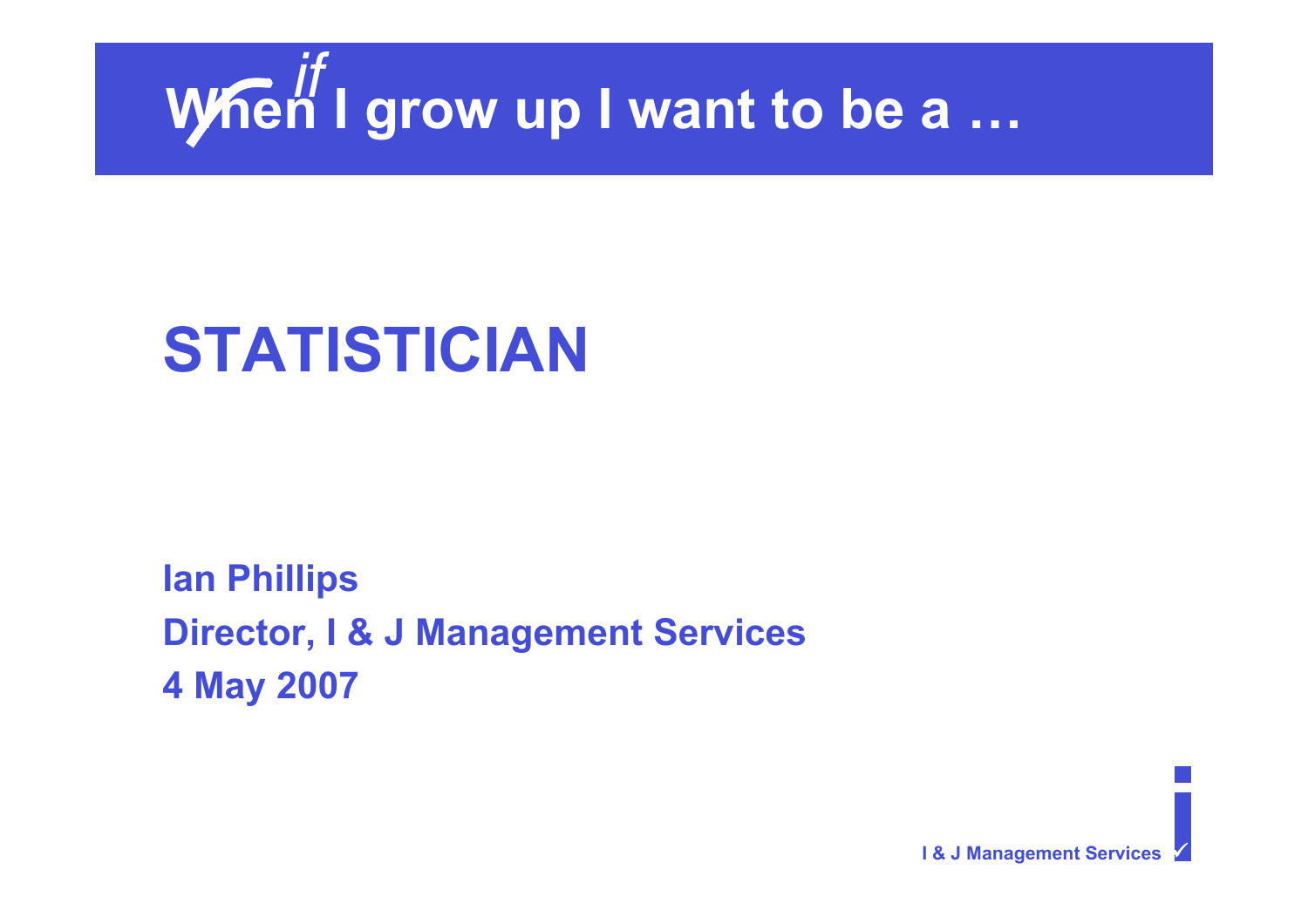## **My career**

- Qualifications
	- B.Sc. (Hons), University of Melbourne, 1986: Statistics/Mathematics Reading Project: Optimal Stopping Rules – The Secretary Problem
	- MBA, Monash University, 1997 Thesis: Performance Measurement in the Public Sector
- **Experience** 
	- 1987 1988 Australian Bureau of Statistics Senior Research Officer
	- 1989 1994 Occupational Health & Safety Authority Manager, Planning and Review
	- 1994 1998 Deloitte & Touche Consulting Manager
	- 1998 I & J Management Services **Director**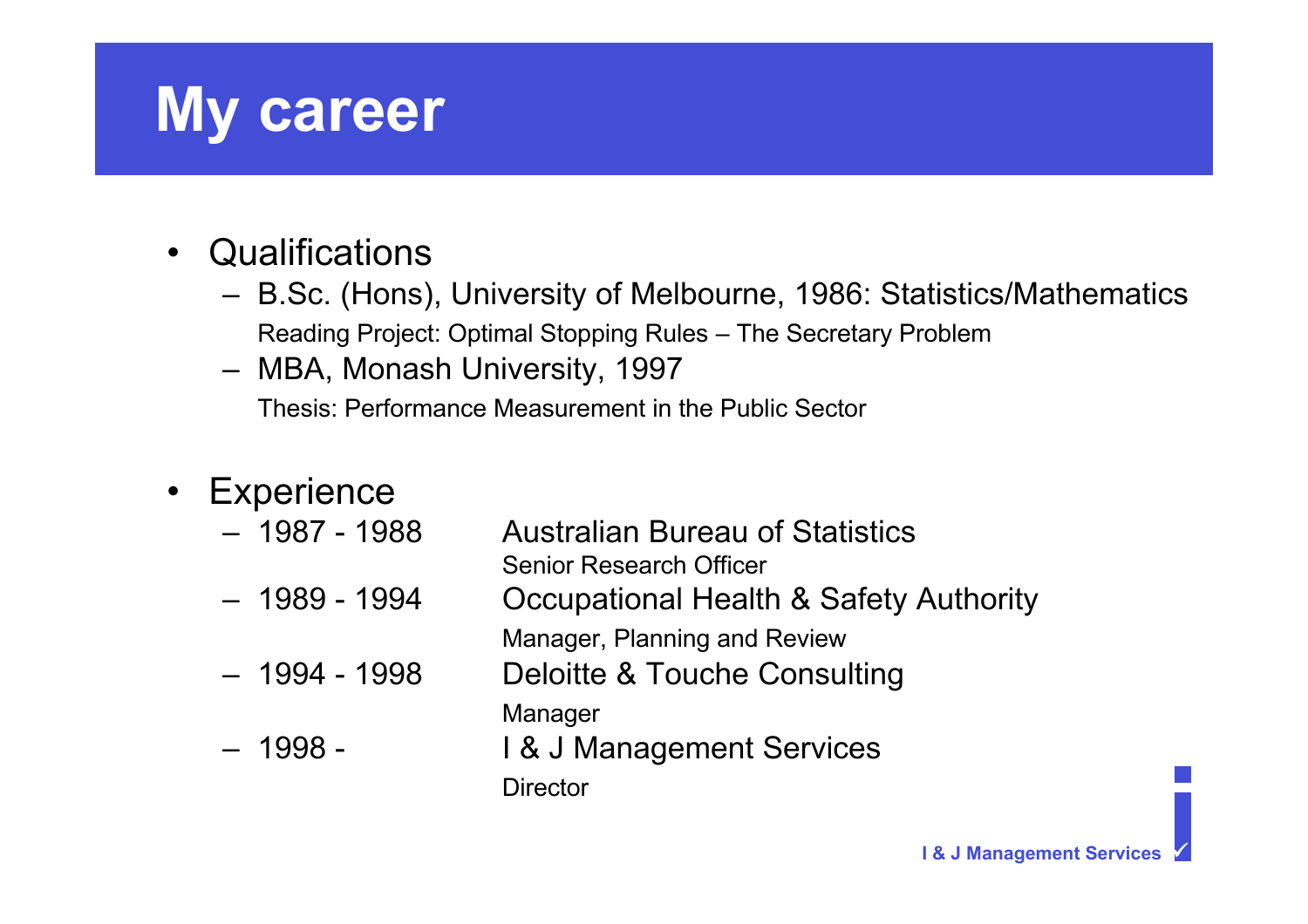# **What do I do?**

- Survey design and administration
- Statistical analysis and advice
- Program evaluation
- Financial/statistical modelling
- Strategic/business planning

#### *Clients*

- ANZ
- Telstra
- Coles Myer
- Holden
- Puma
- Catholic Church **Insurances**

#### *Clients*

- Department of Education, Science and Technology
- Australian Flexible Learning Framework
- Australian Safety & Compensation Council

#### *Clients*

- Department of Education
- Department of Human Services
- Department for Victorian Communities
- Department of Primary Industries
- Multimedia Victoria
- **State Library of Victoria**
- Building Commission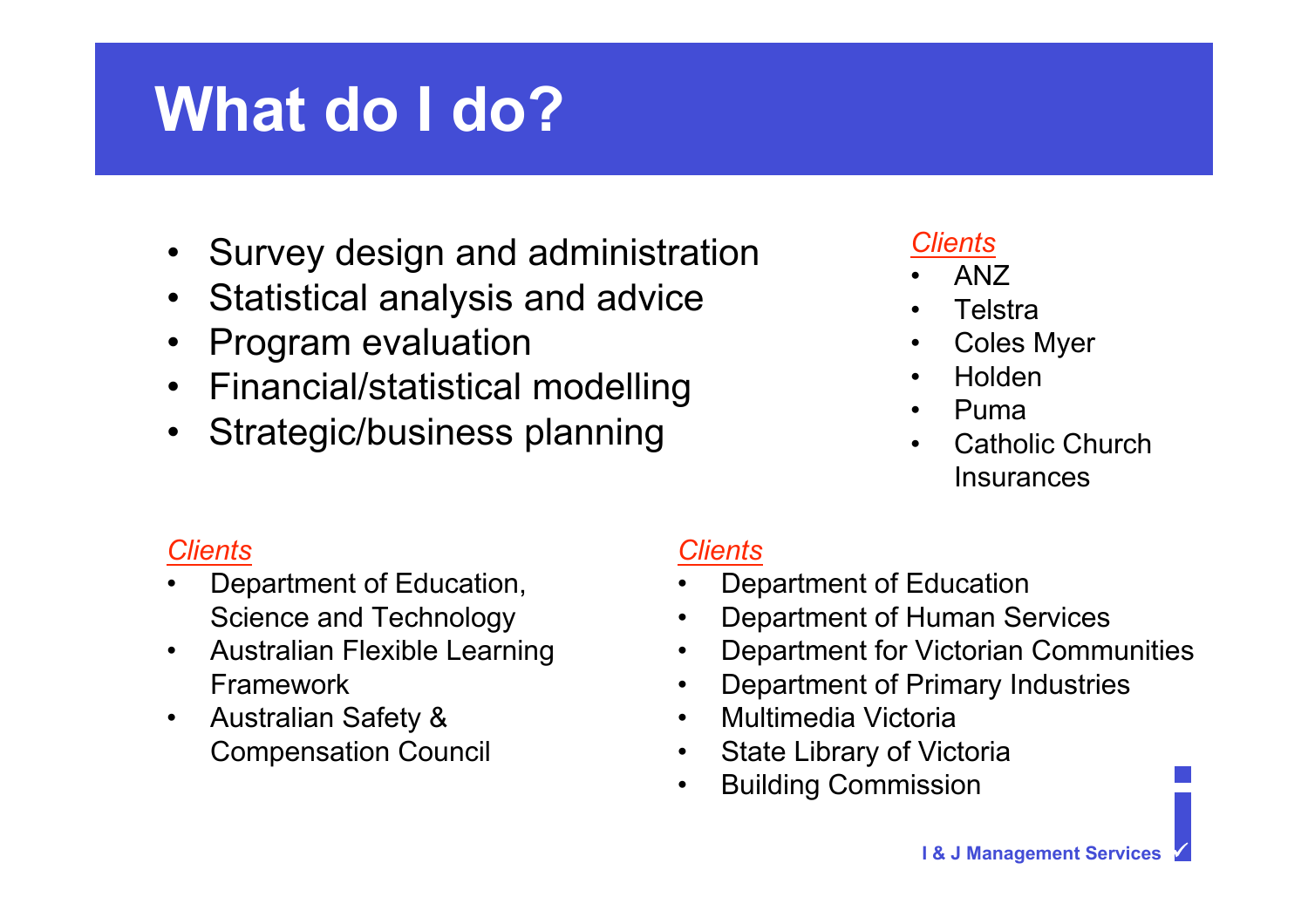# **Magic moments**

- Small area estimates of Retail Census/Survey, ABS Producing estimates of retail sales from basically no data
- WorkCover Industry Model, OHSA Using data to dramatically transform business practice and efficiency

### • GM Card, Holden

Taking 100+ variables and finding the six that mattered

### • OHS Audits, Telstra

Using information to make better decisions (with only about a day's work)

### • Training in Use of Data

Demystifying numbers and statistics for people working in communities … anywhere, anytime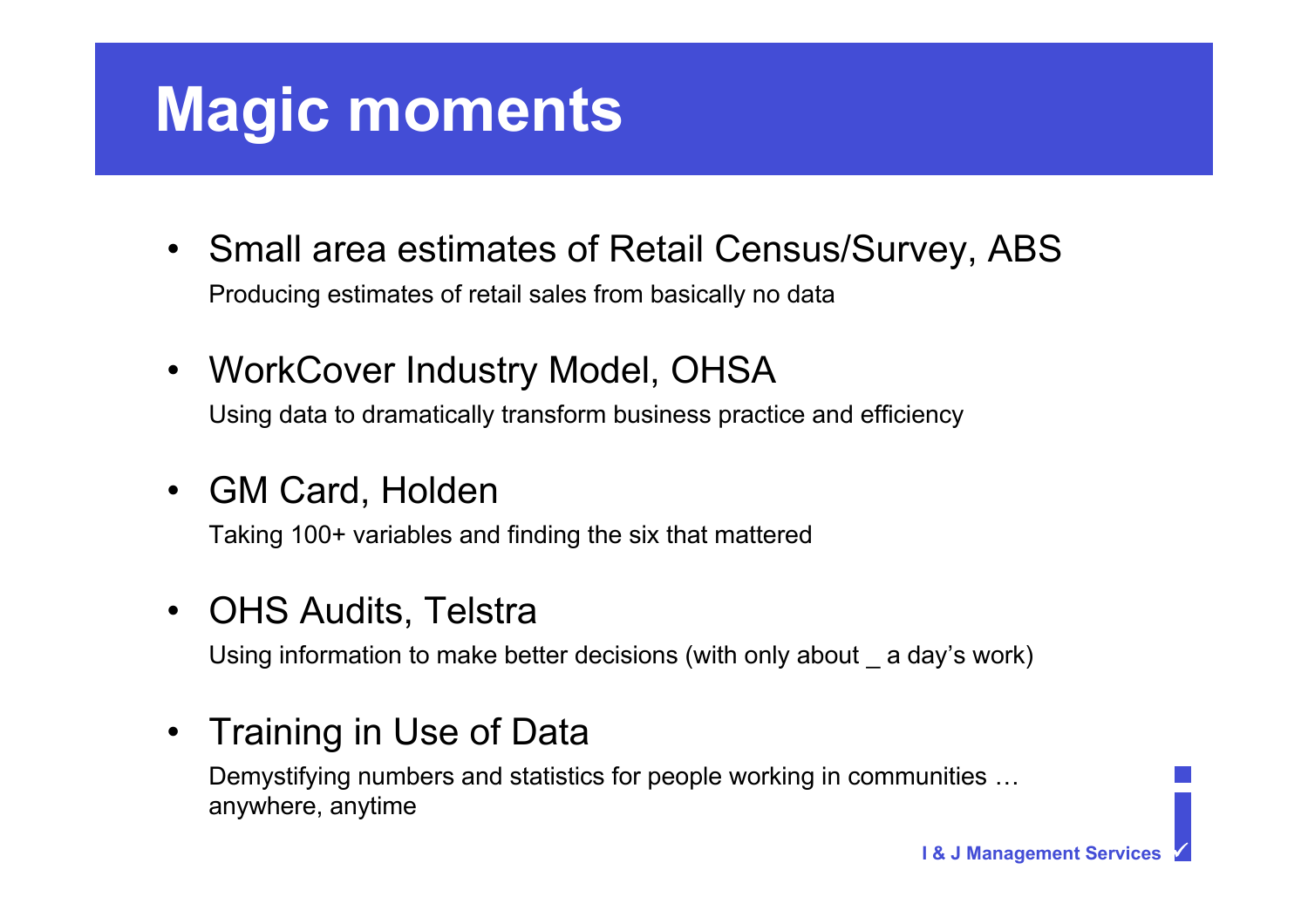## **Demand for maths/stats skills**

- Organisations need information to make better decisions
- Few organisations have access to high quality numeracy and analytical skills, let alone high-order mathematical/statistical skills
- Many people (including those in senior management) are unfamiliar with basic statistical concepts
- A lot of data is presented in ways that is confusing and overwhelming for the average reader
- Major corporate and government organisations are now realising they have to better use information and access the right skills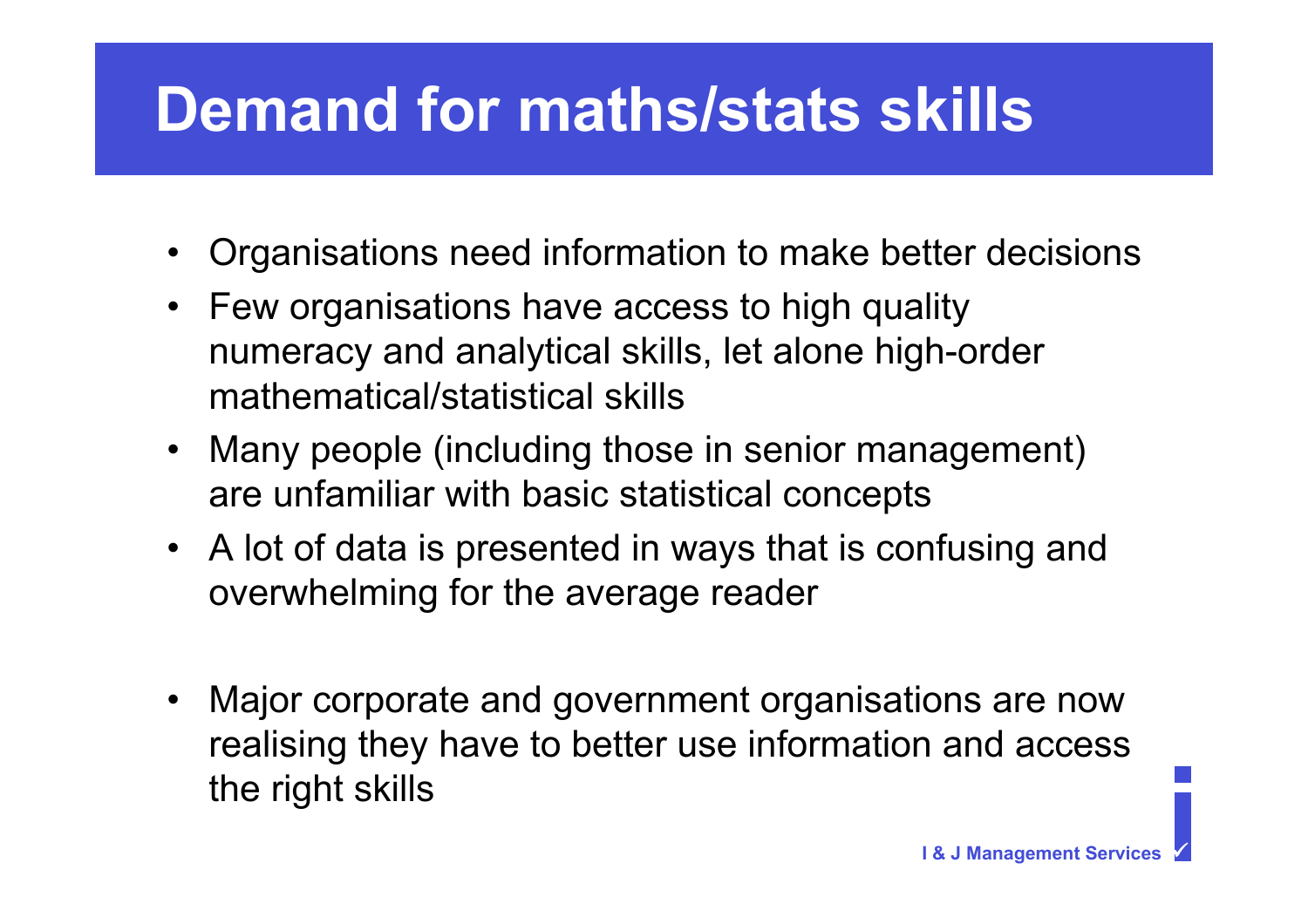## **What do you need?**

- Solid technical skill base You might only use it 5% of your working life, but you need it … 1) to make sense of that 5%, and 2) for confidence and credibility.
- Ability to think clearly and solve problems by taking what is (or often only appears) complex and making it simple.
- Preparedness to under-utilise your skills Just because you can do amazing things with numbers doesn't mean you need to do it all the time. Don't underestimate the power of a % distribution, a 2 x 2 table or a line chart.
- Ability to present data in a simple way that gets your message across to your audience. Remember, some people like numbers, some like pictures, and some like words.
- Common sense The 'bleeding obvious' is often the best place to start looking for an answer. (You'll be surprised how rare common sense is).
- Ability to listen, patience and a sense of humour A recent newspaper article called for government intervention to overcome the 'crisis in our schools' where 50% are performing below average.